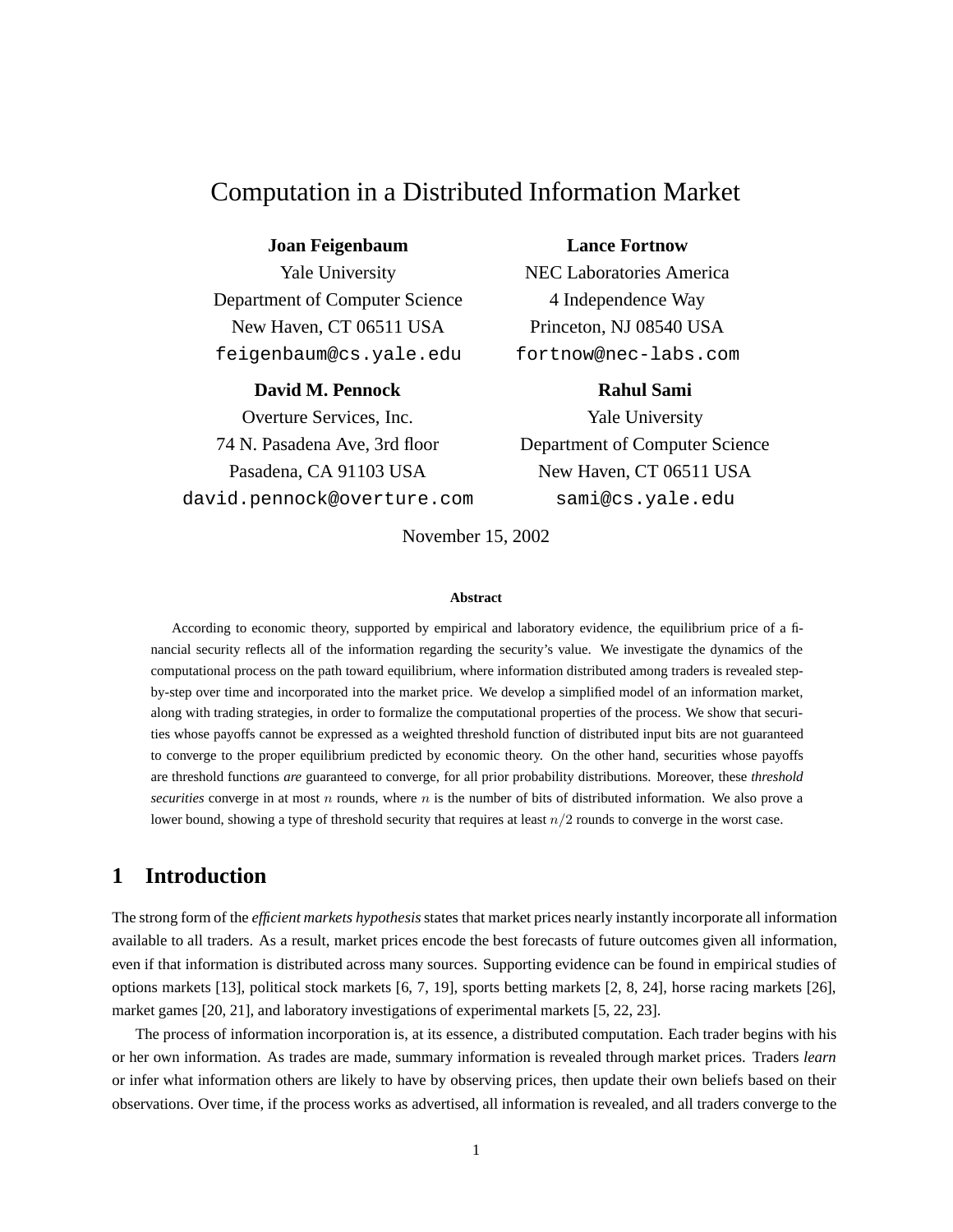same information state. At this point, the market is in what is called a *rational expectations equilibrium* [10, 14, 16]. All information available to all traders is now reflected in the going prices, and no further trades are desirable until some new information becomes available.

While most markets were set up with other purposes in mind—for example, derivatives markets were instituted mainly for risk management and sports betting markets for entertainment—recently, some markets have been created solely for the purpose of aggregating information on a topic of interest. The Iowa Electronic Market  $\frac{1}{1}$  is a prime example, operated by the University of Iowa Tippie College of Business for the purpose of investigating how information about political elections distributed among traders gets reflected in securities prices whose payoffs are tied to actual election outcomes [6, 7].

In this paper, we investigate the nature of the computational process whereby distributed information is revealed and combined over time into the prices of information markets. To do so, in Section 2, we propose a model of an information market that is both tractable for theoretical analysis and, we believe, captures much of the important essence of real information markets. In Section 3, we present our main theoretical results concerning this model. We prove that only Boolean securities whose payoffs can be expressed as *threshold functions* of the distributed input bits of information are guaranteed to converge as predicted by rational expectations theory. Boolean securities with more complex payoffs may not converge under some prior distributions. We also provide upper and lower bounds on the convergence time for these *threshold securities*. We show that, for all prior distributions, the price of a threshold security converges to its rational expectations equilibrium price in at most  $n$  rounds, where  $n$  is the number of bits of distributed information. We show that this worst-case bound is tight within a factor of two by illustrating a situation in which a threshold security requires  $n/2$  rounds to converge.

### **2 Model of an information market**

To investigate the properties and limitations of the process whereby an information market converges toward its rational-expectations equilibrium, we formulate a representative model of the market. In designing the model, our goals were two-fold: (1) to make the model rich enough to be realistic and (2) to make the model simple enough to admit meaningful analysis. Any modeling decisions must trade off these two generally conflicting goals, and the decision process is as much an art as a science. Nonetheless, we believe that our model captures enough of the essence of real information markets to lend credence to the results that follow. In this section, we present our modeling assumptions and justifications in detail. Section 2.1 describes the initial information state of the system, Section 2.2 covers the market mechanism, and Section 2.3 presents the agents' strategies.

### **2.1 Initial information state**

There are n agents (traders) in the system, each of whom is privy to one bit of information, denoted  $x_i$ . The vector of all *n* bits is denoted  $\mathbf{x} = (x_1, x_2, \dots, x_n)$ . In the initial state, each agent is aware only of her own bit of information. All agents have a common prior regarding the joint distribution of bits among agents, but none has any specific information about the actual value of bits held by others. Note that this *common-prior assumption*—typical in the economics literature—does *not* imply that all agents agree. To the contrary, because each agent has different information, the initial state of the system is in general a state of disagreement. Nearly any disagreement that could be modeled by assuming different priors can instead be modeled by assuming a common prior with different information, the common-prior assumption is not as severe as it may seem.

<sup>1</sup>http://www.biz.uiowa.edu/iem/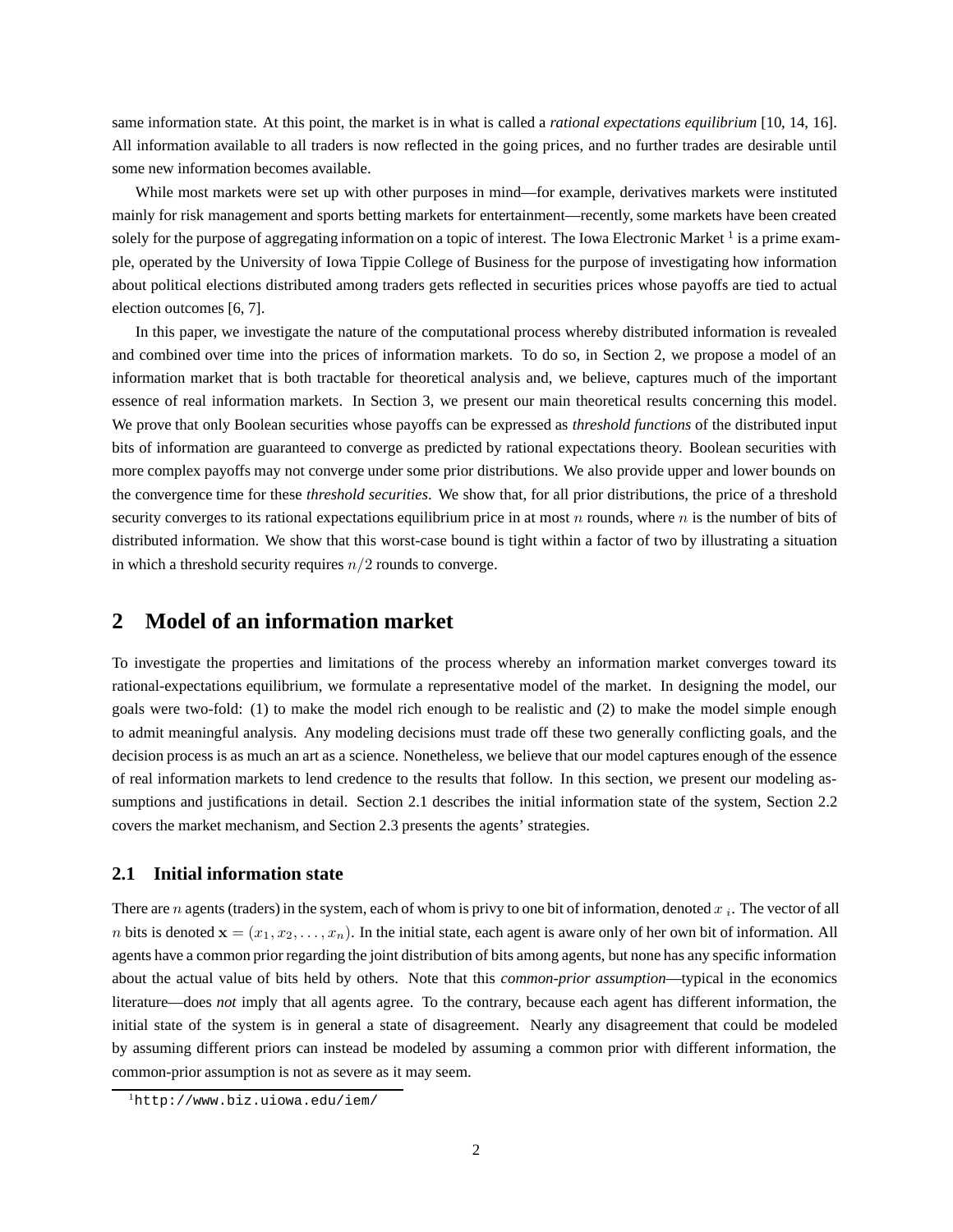### **2.2 Market mechanism**

The security being traded by the agents is a financial instrument whose payoff is a function  $f(x)$  of the agents' bits. The form of f (the description of the security) is common knowledge<sup>2</sup> among agents. We sometimes refer to the  $x_i$ as the *input bits*. At some time in the future after trading is completed, the true value of  $f(\mathbf{x})$  is revealed <sup>3</sup>, and every owner of the security is paid an amount  $f(x)$  in cash per unit owned. If an agent ends with a negative quantity of the security (by selling short), then the agent must pay the amount  $f(x)$  in cash per unit. Note that if someone were to have complete knowledge of all input bits **x**, then that person would know the true value  $f(\mathbf{x})$  of the security with certainty and so would be willing to buy it at any price lower than  $f(x)$  and (short) sell it at any price higher than  $f(\mathbf{x})$ .<sup>4</sup>

Following Dubey, Geanakoplos, and Shubik [3], and Jackson and Peck [12], we model the market-price formation process as a multiperiod *Shapley-Shubik market game* [25]. The Shapley-Shubik process operates as follows: The market proceeds in synchronous rounds. In each round, each agent i submits a *bid*  $b_i$  and a *quantity*  $q_i$ . The semantics are that agent i is supplying a quantity  $q_i$  of the security and an amount  $b_i$  of money to be traded in the market. For simplicity, we assume that there are no restrictions on credit or short sales, and so an agent's trade is not constrained by her possessions. The market clears in each round by settling at a single price that balances the trade in that round: The clearing price is  $p = \sum_i b_i / \sum_i q_i$ . At the end of the round, agent i holds a quantity  $q'_i$  proportional to the money she bid:  $q'_i = b_i/p$ . In addition, she is left with an amount of money  $b'_i$  that reflects her net trade at price p:  $b'_i = b_i - p(q'_i - q_i) = pq_i$ . Note that agent *i*'s net trade in the security is a purchase if  $p < b_i/q_i$ , and a sale if  $p>b_i/q_i$ .

After each round, the clearing price p is publicly revealed. Agents then revise their beliefs according to any information garnered from the new price. The next round proceeds as the previous. The process continues until an equilibrium is reached, meaning that prices and bids do not change from one round to the next.

In this paper, we make a further simplifying restriction on the trading in each round: We assume that  $q_i = 1$  for each agent *i*. This modeling assumption serves two analytical purposes. Firstly, it ensures that there is *forced trade* in every round. Classic results in economics show that perfectly rational and risk-neutral agents will never trade with each other for purely speculative reasons (even if they have differing information) [17]. There are many factors that can induce rational agents to trade, such as differing degrees of risk aversion, the presence of other traders who are trading for liquidity reasons rather than speculative gain, or a market maker who is pumping money into the market through a subsidy. We sidestep this issue by simply assuming that the informed agents will trade (for unspecified reasons). Secondly, forcing  $q_i = 1$  for all i means that the total volume of trade and the impact of any one trader on the clearing price are common knowledge; the clearing price p is a simple function of the agents' bids,  $p = \sum_i b_i/n$ . We will discuss the implications of alternative market models in Section 4.

### **2.3 Agent strategies**

In order to draw formal conclusions about the price-evolution process, we need to make some assumptions about how agents behave. Essentially we assume that agents are risk-neutral, are myopic<sup>5</sup>, and bid truthfully: Each agent in each round bids his or her current valuation of the security, which is that agent's estimation of the expected payoff of the

<sup>2&</sup>quot;Common knowledge" is that information that all agents know, and all agents know that all agents know, and so on *ad infinitum* [4].

<sup>&</sup>lt;sup>3</sup>The values of the input bits themselves may or may not be publicly revealed.

<sup>&</sup>lt;sup>4</sup>Throughout this paper we ignore the time value of money.

<sup>5</sup>Risk-neutrality implies that each agent's utility for the security is linearly related to his or her subjective estimation of the expected payoff of the security. Myopic behavior means that agents treat each round as if it were the final round: They do *not* reason about how their bids may affect the bids of other agents in future rounds.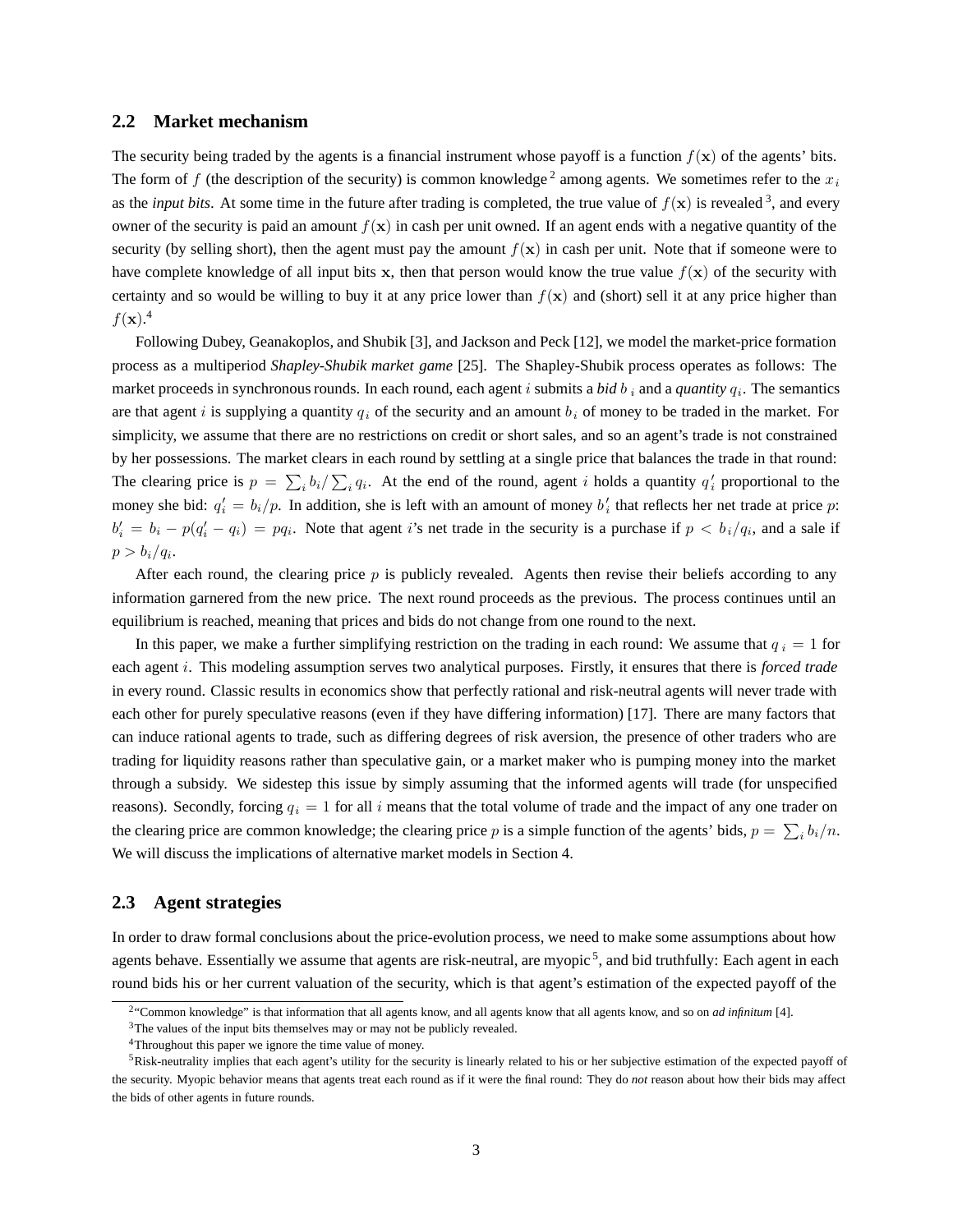security. Expectations are computed according to each agent's probability distribution, which is updated via Bayes' rule when new information (revealed via the clearing prices) becomes available. We also assume that it is common knowledge that all the agents behave in the specified manner.

Would rational agents actually behave according to this strategy? It's hard to say. Certainly, we do not claim that this strategy forms an equilibrium in a game-theoretic sense. Furthermore, it is clear that we are ignoring some legitimate tactics, *e.g.*, bidding falsely in one round in order to effect other agents' judgments in the following rounds (non-myopic reasoning). However, we believe that the strategy outlined is a reasonable starting point for analysis. Solving for a true game-theoretic equilibrium strategy in this setting seems extremely difficult. Our assumptions seem reasonable when there are enough agents in the system such that extremely complex meta-reasoning is not likely to improve upon simply bidding one's true expected value. In this case, according the the Shapley-Shubik mechanism, if the clearing price is below an agent's expected value that agent will end up buying (increasing expected profit); otherwise, if the clearing price is above the agent's expected value, the agent will end up selling (also increasing expected profit).

### **3 Computational properties**

In this section, we study the computational power of information markets for a very simple class of aggregation functions: Boolean functions of n variables. We characterize the set of Boolean functions that can be computed in our market model for all prior distributions and then prove upper and lower bounds on the worst-case convergence time for these markets.

The information structure we assume is as follows: There are  $n$  agents, and each agent  $i$  has a single bit of private information  $x_i$ . We use **x** to denote the vector  $(x_1, \dots, x_n)$  of inputs. All the agents also have a common prior probability distribution  $P : \{0,1\}^n \to [0,1]$  over the values of **x**. Our aim is to determine the value of a Boolean aggregate  $f(\mathbf{x}) : \{0,1\}^n \to \{0,1\}$ . Note that **x**, and hence  $f(\mathbf{x})$ , is completely determined by the *combination* of all the agent's information, but it is not known to any one agent. The agents trade in a Boolean security  $F$ , which pays off \$1 if  $f(\mathbf{x})=1$  and \$0 if  $f(\mathbf{x})=0$ . So an omniscient agent with access to all the agents' bits would know the true value of security F—either exactly \$1 or exactly \$0. In reality, risk-neutral agents with limited information will value F according to their expectation of its payoff, or  $E_i[f(\mathbf{x})]$ , where  $E_i$  is the expectation operator applied according to agent *i*'s probability distribution.

For any function f, trading in F may happen to converge to the true value of  $f(\mathbf{x})$  by coincidence if the prior probability distribution is sufficiently degenerate. More interestingly, we'd like to know for which functions  $f$  does the price of the security F *always* converge to  $f(x)$  *for all* prior probability distributions P. In Section 3.2, we prove a necessary and sufficient condition that guarantees convergence. In Section 3.3 we address the natural follow-up question: we derive upper and lower bounds on the worst-case number of rounds of trading required for the value of  $f(\mathbf{x})$  to be revealed.

#### **3.1 Equilibrium price characterization**

Our analysis is based on a characterization of the equilibrium price of  $F$  that follows from a powerful result on common knowledge of aggregates due to McKelvey and Page [15], later extended by Nielsen *et al.* [18].

Information markets aim to aggregate the knowledge of all the agents. Procedurally, this occurs because the agents *learn* from the markets: the price of the security conveys information to each agent about the knowledge of other agents. We can model the flow of information through prices as follows: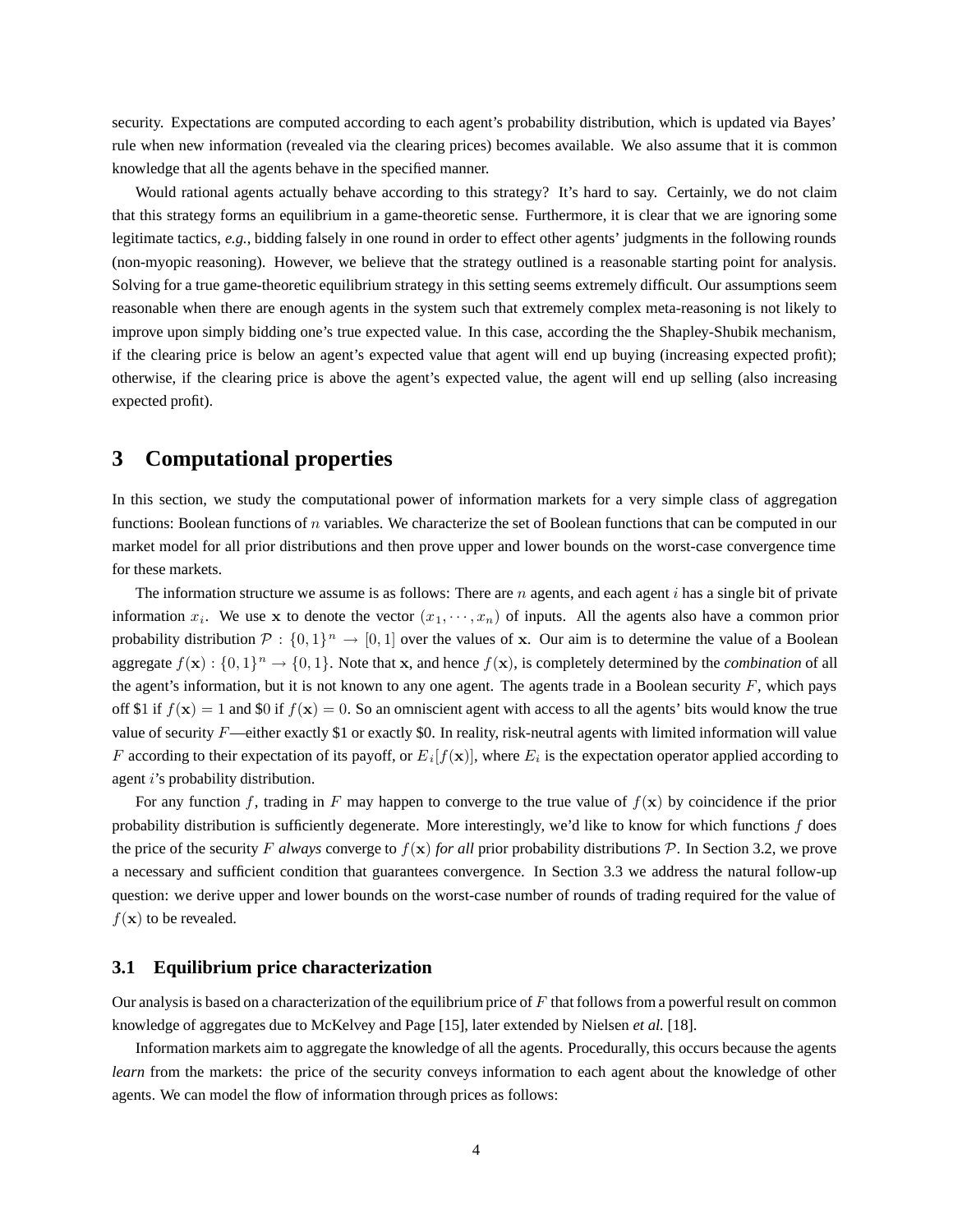Let  $\Omega = \{0, 1\}^n$  be the set of possible values of **x**; we shall say  $\Omega$  denotes the set of possible "states of the world". Because we assume that everyone acts as a perfect Bayesian, the common knowledge after any stage is completely described by the set of states an external observer (with no information besides the sequence of prices observed) considers possible; the relative probabilities of the possible states are fixed by the prior  $\mathcal{P}$ . Similarly, the knowledge of agent i at any point is also completely described by the set of states she considers possible. We use the notation S *<sup>r</sup>* to denote the common knowledge possibility set after round  $r$ , and  $S_i^r$  to denote the set of states that agent  $i$  considers possible after round r.

Initially, the only common knowledge is that the input vector  $\mathbf{x} \in \Omega$ ; in other words, the set of states considered possible by an external observer before trading has occurred is the set  $S^0 = \Omega$ . However, each agent *i* also knows the value of her bit  $x_i$ ; thus, her knowledge set  $S_i^0$  is the set  $\{y \in \Omega | y_i = x_i\}$ . Agent i's first-round bid is her conditional expectation of the event  $f(\mathbf{x})=1$  given that  $\mathbf{x} \in S_i^0$ . All the agents' bids are processed, and the clearing price  $p^1$  is announced. An external observer could predict agent i's bid if he knew the value of  $x_i$ . Thus, if he knew the value of **x**, he could predict the value of  $p^1$ . In other words, the external observer knows the function *price*  $\frac{1}{x}$  that relates the first round price to the true state **x**. Of course, he does not know the value of **x**; however, he can *rule out any vector* **x** *that would have resulted in a different clearing price from the observed price*  $p<sup>1</sup>$ .

Thus, the common knowledge after round 1 is the set  $S^1 = \{y \in S^0 | price^1(y) = p^1\}$ . Agent i knows the common knowledge and, in addition, knows the value of bit  $x_i$ . Hence, after every round  $r$ , the knowledge of agent  $i$ is given by  $S_i^r = \{y \in S^r | y_i = x_i\}$ . Note that, because knowledge can only improve over time, we must always have  $S_i^r \subseteq S_i^{r-1}$  and  $S^r \subseteq S^{r-1}$ . Thus, only a finite number of changes in each agent's knowledge are possible, and so eventually we must converge to an equilibrium after which no player learns any further information. We use  $S^{\infty}$  to denote the common knowledge at this point, and  $S_i^{\infty}$  to denote agent *i*'s knowledge at this point.

Informally described, McKelvey and Page  $[15]$  show that, if n people with common priors but different information about the likelihood of some event A agree about a "suitable" aggregate of their individual conditional probabilities, then their individual conditional probabilities of event A occurring must be identical. (The precise definition of "suitable" is described below.) There is a strong connection to Rational Expectation Equilibria (REE) in markets, which was noted in the original McKelvey-Page paper: The market price of a security is common knowledge at the REE point. Thus, if the price is a "suitable" aggregate of the conditional expectations of all the agents, then in equilibrium they must have identical conditional expectations of the event that the security will pay off. (Note that their information may still be different.)

**Definition 1** *A function*  $g : \mathbb{R}^n \to \mathbb{R}$  *is called* **stochastically monotone** *if it can be written in the form*  $g(\mathbf{x}) =$  $\sum_i g_i(x_i)$ , where each function  $g_i : \Re \to \Re$  is strictly increasing.

Bergin and Brandenburger [1] proved that this simple definition of stochastically monotone functions is equivalent to the original definition in McKelvey-Page [15].

**Definition 2** *A function*  $g : \Re^n \to \Re$  *is called* **stochastically regular** *if it can be written in the form*  $g = h \circ g'$ , where g *is stochastically monotone and* h *is invertible on the range of* g *.*

We can now state the McKelvey-Page result, as generalized by Nielsen *et al.* [18]. In our context, the following simple theorem statement suffices; more general versions of this theorem can be found in the cited articles [15, 18].

**Theorem 1** *(Nielsen et al. [18]) Suppose that, at equilibrium, the* n *agents have a common prior, but possibly different information, about the value of a random variable F, as described above. For all i, let*  $p_i^{\infty} = E(F|\mathbf{x} \in S_i^{\infty})$ *. Let g be any stochastically regular function. If*  $g(p_1^\infty, p_2^\infty, \cdots, p_n^\infty)$  *is common knowledge, then we must have* 

$$
p_1^{\infty} = p_2^{\infty} = \dots = p_n^{\infty} = E(F|\mathbf{x} \in S^{\infty})
$$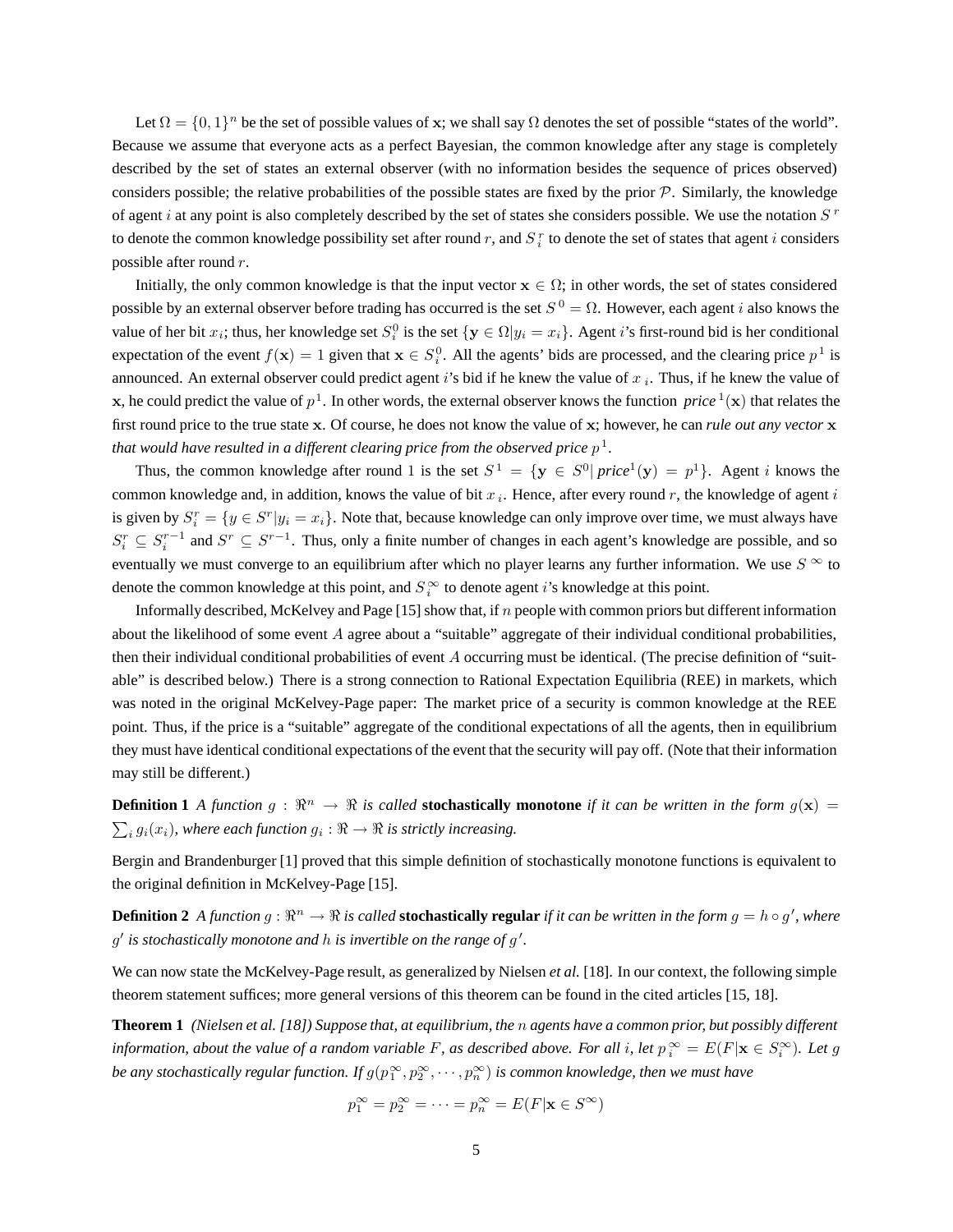In a round of the simplified Shapley-Shubik trading model we considered, the announced price is the mean of the conditional expectations of the  $n$  agents. The mean is a stochastically regular function; hence, Theorem 1 shows that, at equilibrium, all agents have identical conditional expectations of the payoff of the security. It follows that the equilibrium price  $p^{\infty}$  must be exactly the conditional expectations of all agents at equilibrium.

Theorem 1 does not in itself say *how* the equilibrium is reached. McKelvey and Page, extending an argument due to Geanakoplos and Polemarchakis [9], show that repeated announcement of the aggregate will eventually result in common knowledge of the aggregate. In our context, this is achieved by announcing the current price at the end of each round; this will ultimately converge to a state in which all agents bid the same price  $p^{\infty}$ .

However, reaching an equilibrium price is not sufficient for the purposes of information aggregation. We also want the price to reveal the actual value of  $f(\mathbf{x})$ . It is possible that the equilibrium price  $p^{\infty}$  of the security F will not be either 0 or 1, and so we cannot infer the value of  $f(\mathbf{x})$  from it.

**Example 1:** Consider two agents 1 and 2, with private input bits  $x_1$  and  $x_2$  respectively. Suppose the prior probability distribution is uniform, *i.e.*,  $\mathbf{x} = (x_1, x_2)$  takes the values  $(0, 0), (0, 1), (1, 0)$ , and  $(1, 1)$  with probability  $\frac{1}{4}$  each. Now, suppose the aggregate function we want to compute is the *XOR* function,  $f(\mathbf{x}) = x_1 \oplus x_2$ . To this end, we design a market to trade in a Boolean security F, which will eventually payoff 1 iff  $x_1 \oplus x_2 = 1$ .

If agent 1 observes  $x_1 = 1$ , she estimates the expected value of F to be the probability that  $x_2 = 0$  (given  $x_1 = 1$ ), which is  $\frac{1}{2}$ . If she observes  $x_1 = 0$ , her expectation of the value of F is the conditional probability that  $x_2 = 1$ , which is also  $\frac{1}{2}$ . Thus, in either case, agent 1 wll bid 0.5 for F in the first round. Similarly, agent 2 will also always bid 0.5 in the first round. Hence, the first round of trading ends with a clearing price of 0.5. From this, agent 2 can infer that agent 1 bid 0.5, but this gives her no information about the value of  $x_1$  - it is still equally likely to be 0 or 1. Agent 1 also gains no information from the first round of trading, and hence neither agent changes her bid in the following rounds. Thus, the market reaches equilibrium at this point. As predicted by Theorem 1, both agents have the same conditional expectation  $(0.5)$  at equilibrium. However, the equilibrium price of the security  $F$  does not reveal the value of  $f(x_1, x_2)$ .

#### **3.2 Characterizing computable aggregates**

We now give a necessary and sufficient characterization of the class of functions  $f$  such that, for any prior distribution on **x**, the equilibrium price of F will reveal the true value of f. We show that this is exactly the class of *(weighted) threshold functions*:

**Definition 3** *A function*  $f: \{0,1\}^n \to \{0,1\}$  *is a* **weighted threshold function** *iff there are real constants*  $w_1, w_2, \dots, w_n$ *such that*

$$
f(\mathbf{x}) = 1 \text{ iff } \sum_{i=1}^{n} w_i x_i \ge 1
$$

**Theorem 2** *If* f *is a weighted threshold function, then, for any prior probability distribution* P*, the equilibrium price of*  $F$  *is equal to*  $f(\mathbf{x})$ *.* 

#### **Proof:**

Let  $S_i^{\infty}$  denote the possibility set of agent *i* at equilibrium. As before, we use  $p^{\infty}$  to denote the final trading price at this point. Note that, by Theorem 1,  $p^{\infty}$  is exactly agent i's conditional expectation of the value of  $f(\mathbf{x})$ , given her final possibility set  $S_i^{\infty}$ .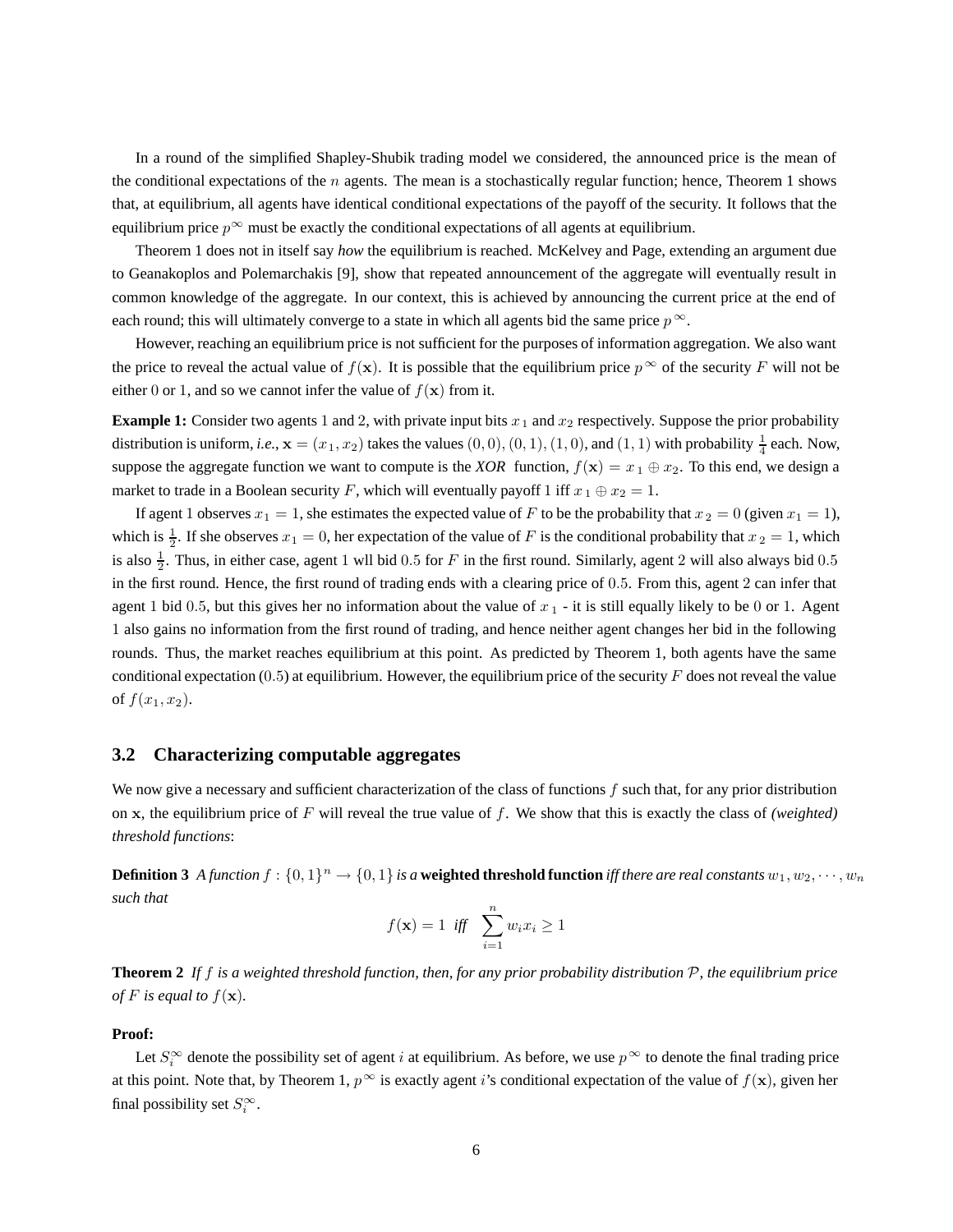It is enough to show that, if f is a weighted threshold function, then  $p^{\infty}$  is either 0 or 1: Because the true **x** is always in the possibility set of all agents and has nonzero prior probability, this would imply that  $f(\mathbf{x})$  is 0 or 1 respectively.

We prove this by contradiction. Let  $f(\cdot)$  be a weighted threshold function corresponding to weights  $\{w_i\}$ . Assume that the equilibrium price  $p^{\infty}$  is some value other than 0 or 1. Then, by Theorem 1, we must have:

$$
P(f(\mathbf{y}) = 1 | \mathbf{y} \in S^{\infty}) = p^{\infty}
$$
 (1)

$$
\forall i \ P(f(\mathbf{y}) = 1 | \mathbf{y} \in S_i^{\infty}) = p^{\infty}
$$
 (2)

Recall that  $S_i^{\infty} = {\mathbf{y} \in S^{\infty} | y_i = x_i}$ . Thus, Equation (2) can be written as

$$
\forall i \ P(f(\mathbf{y}) = 1 | \mathbf{y} \in S^{\infty}, y_i = x_i) = p^{\infty}
$$
\n(3)

Now define

$$
J_i^+ = P(y_i = 1 | \mathbf{y} \in S^{\infty}, f(\mathbf{y}) = 1)
$$
  
\n
$$
J_i^- = P(y_i = 1 | \mathbf{y} \in S^{\infty}, f(\mathbf{y}) = 0)
$$
  
\n
$$
J^+ = \sum_{i=1}^n w_i J_i^+
$$
  
\n
$$
J^- = \sum_{i=1}^n w_i J_i^-
$$

Because  $p^{\infty} \neq 0, 1$ , both  $J_i^+$  and  $J_i^-$  are well-defined (for all i): Neither is conditioned on a zero-probability event. From Eqs. 1 and 3, using Bayes' law, we can derive  $J_i^+ = J_i^-$ , for all i. Hence, we must also have  $J^+ = J^-$ .

But using linearity of expectation, we can also write  $J^+$  as

$$
J^+ = E\left(\left[\sum_{i=1}^n w_i y_i\right]\middle| \mathbf{y} \in S^{\infty}, f(\mathbf{y}) = 1\right),\,
$$

and, because  $f(\mathbf{y}) = 1$  only when  $\sum_i w_i y_i \ge 1$ , this gives us  $J^+ \ge 1$ . Similarly,

$$
J^{-} = E\left(\left[\sum_{i=1}^{n} w_i y_i\right] \middle| \mathbf{y} \in S^{\infty}, f(\mathbf{y}) = 0\right),
$$

and thus  $J^- < 1$ . This implies  $J^- \neq J^+$ , a contradiction.

Perhaps surprisingly, the converse of Theorem 2 also holds:

**Theorem 3** *Suppose*  $f : \{0,1\}^n \to \{0,1\}$  cannot *be expressed as a weighted threshold function. Then there exists a prior distribution* P *for which the price of the security* F *does not converge to the value of*  $f(\mathbf{x})$ *.* 

**Proof:** We start from a geometric characterization of weighted threshold functions. Consider the Boolean hypercube  $\{0, 1\}^n$  as a set of points in  $\mathbb{R}^n$ . It is well known that f is expressible as a weighted threshold function iff there is a hyperplane in  $\mathbb{R}^n$  that separates all the points at which f has value 0 from all the points at which f has value 1.

Now, consider the sets

$$
H^+ = \text{Conv}(f^{-1}(1))
$$

and

$$
H^- = \operatorname{Conv}(f^{-1}(0)),
$$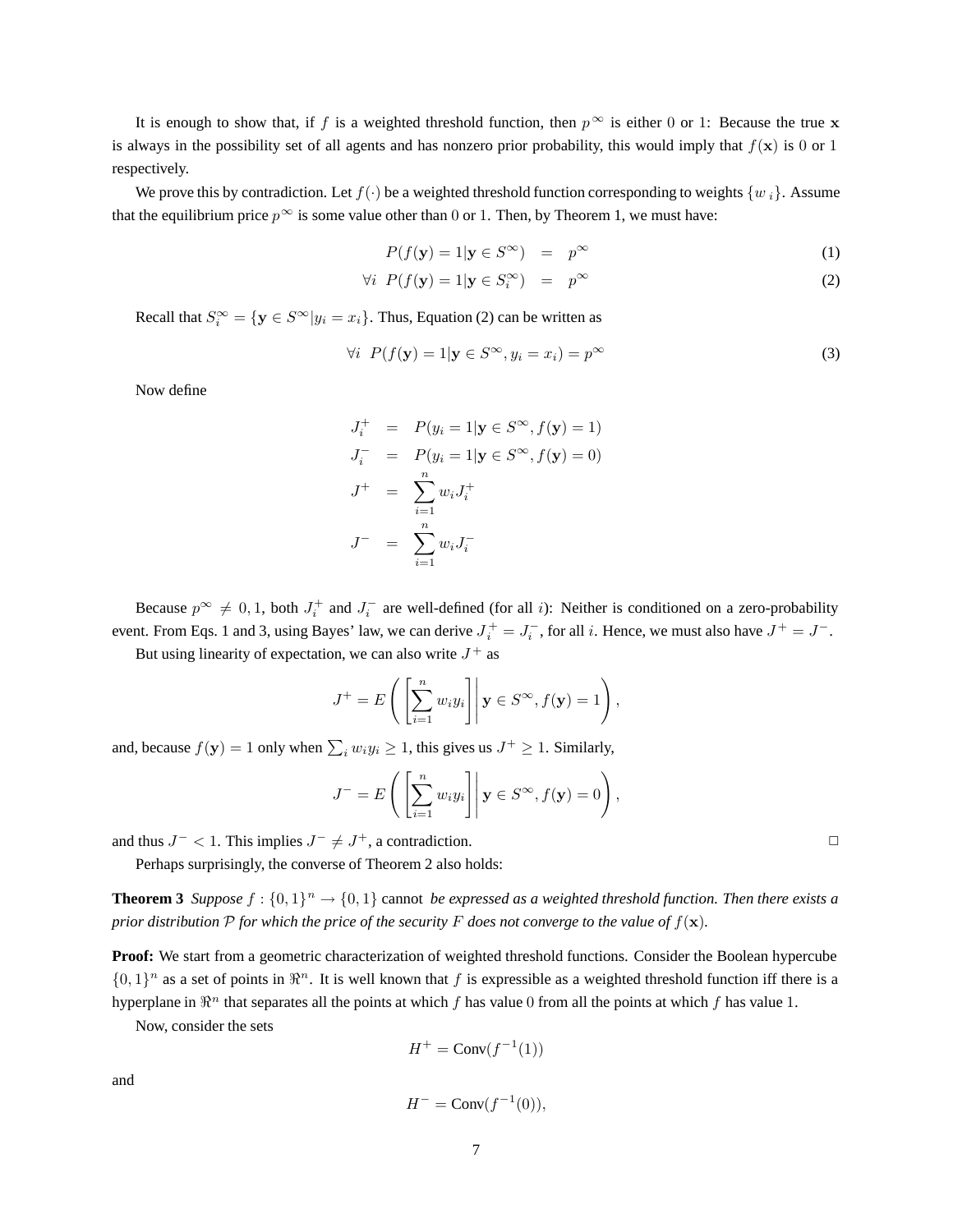where  $Conv(S)$  denotes the convex hull of S in  $\mathbb{R}^n$ .  $H^+$  and  $H^-$  are convex sets in  $\mathbb{R}^n$ , and so, if they do not intersect, we can find a separating hyperlane between them. This means that, if f is *not* expressible as a weighted threshold function,  $H^+$  and  $H^-$  must intersect. In this case, we show how to construct a prior  $P$  for which  $f(\mathbf{x})$  is not computed by the market.

Let  $\mathbf{x}^* \in \mathbb{R}^n$  be a point in  $H^+ \cap H^-$ . Because  $\mathbf{x}^*$  is in  $H^+$ , there exists some points  $\mathbf{z}^1, \mathbf{z}^2, \cdots, \mathbf{z}^m$  and constants  $\lambda_1, \lambda_2, \cdots, \lambda_m$ , such that the following constraints are satisfied:

$$
\forall k \ \mathbf{z}^k \in \{0, 1\}^n, \text{ and } f(\mathbf{z}^k) = 1
$$

$$
\forall k \ 0 < \lambda_k \le 1
$$

$$
\sum_{k=1}^m \lambda_k = 1
$$

$$
\sum_{k=1}^m \lambda_k \mathbf{z}^k = \mathbf{x}^*
$$

Similarly, because  $\mathbf{x}^* \in H^-$ , we can find points  $\mathbf{y}^1, \mathbf{y}^2, \dots, \mathbf{y}^l$  and constants  $\mu_1, \mu_2, \dots, \mu_l$ , such that

$$
\forall j \space \mathbf{y}^j \in \{0, 1\}^n, \text{ and } f(\mathbf{y}^j) = 0
$$

$$
\forall j \space 0 < \mu_j \le 1
$$

$$
\sum_{j=1}^l \mu_j = 1
$$

$$
\sum_{j=1}^l \mu_j \mathbf{y}^j = \mathbf{x}^*
$$

We now define our prior distribution  $P$  as follows:

$$
P(\mathbf{z}^{k}) = \frac{\lambda_{k}}{2} \text{ for } k = 1, 2, \cdots, m
$$
  

$$
P(\mathbf{y}^{j}) = \frac{\mu_{j}}{2} \text{ for } j = 1, 2, \cdots, l,
$$

and all other points are assigned probability 0. It is easy to see that this is a valid probability distribution. Under this distribution P, first observe that  $P(f(\mathbf{x}) = 1) = \frac{1}{2}$ . Further, for any i such that  $0 < x_i^* < 1$ , we have

$$
P(f(\mathbf{x}) = 1 | x_i = 1) = \frac{P(f(\mathbf{x}) = 1 \land x_i = 1)}{P(x_i = 1)} = \frac{\frac{x_i^*}{2}}{\frac{x_i^*}{2}} = \frac{1}{2}
$$

and

$$
P(f(\mathbf{x}) = 1 | x_i = 0) = \frac{P(f(\mathbf{x}) = 1 \land x_i = 0)}{P(x_i = 0)}
$$

$$
= \frac{\frac{(1 - x_i^*)}{2}}{\frac{1}{2}}
$$

$$
= \frac{1}{2}
$$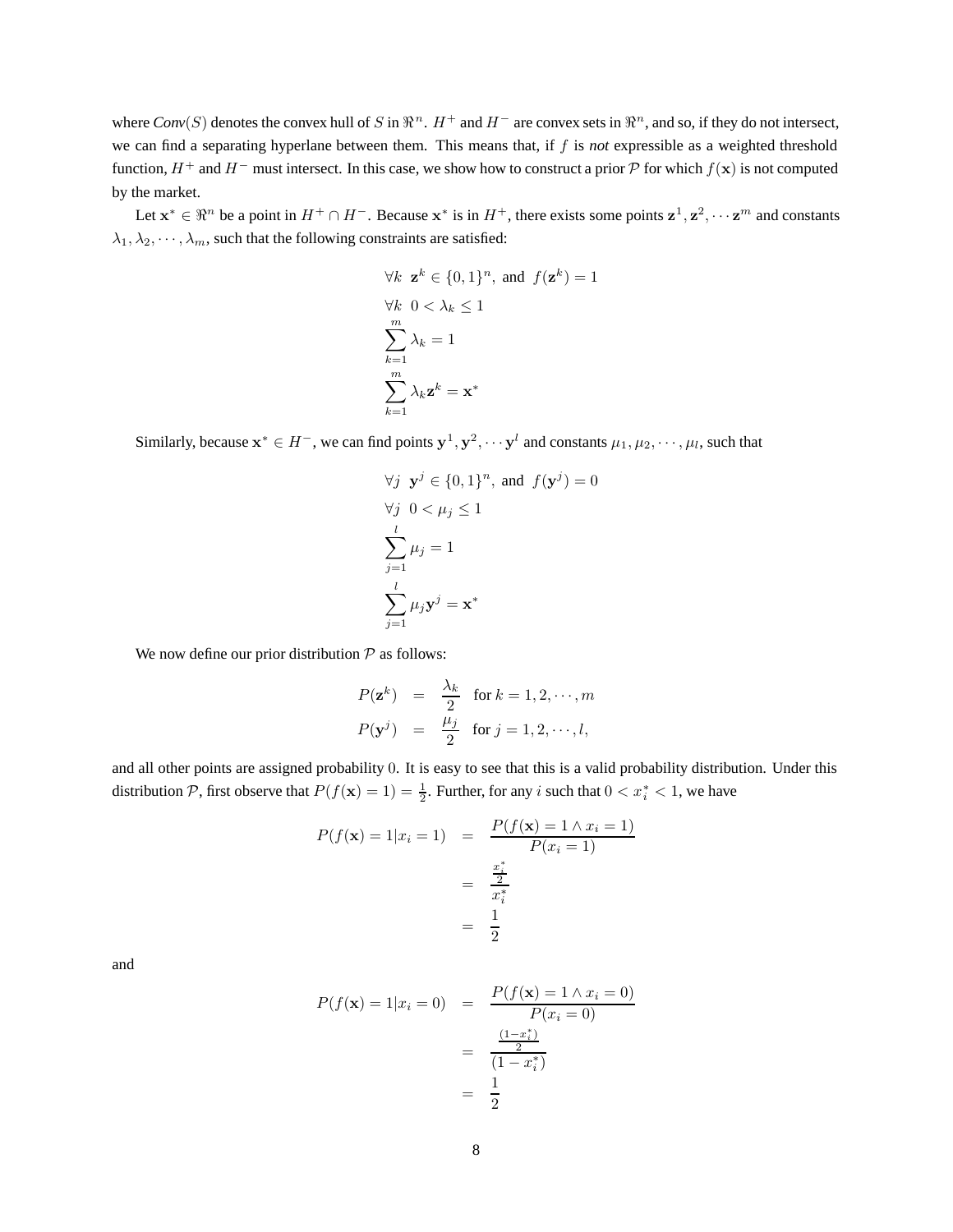For indices *i* such that  $x_i^*$  is 0 or 1 exactly, *i*'s private information reveals no additional information under prior  $P$ , and so here too we have  $P(f(\mathbf{x}) = 1 | x_i = 0) = P(f(\mathbf{x}) = 1 | x_i = 1) = \frac{1}{2}$ .

Hence, *irrespective of her private bit*  $x_i$ , each agent i will bid 0.5 for security F in the first round. The clearing price of 0.5 also reveals no additional information, and so this is an equilibrium with price  $p^{\infty} = 0.5$  that does not reveal the value of  $f(\mathbf{x})$ .

The *XOR* function is one example of a function that cannot be expressed as weighted threshold function; Example 1 illustrates Theorem 3 for this function.

#### **3.3 Convergence time bounds**

We have shown that the class of Boolean functions computable in our model is the class of weighted threshold functions. The next natural question to ask is: How many rounds of trading are necessary before the equilibrium is reached? We analyze this problem using our simplified Shapley-Shubik model of market clearing in each round. We first prove that, in the worst case, at most  $n$  rounds are required.

The idea of the proof is to consider the sequence of common knowledge sets  $\Omega = S^0, S^1, \dots$ , and show that, until the market reaches equilibrium, each set has a strictly lower dimension than the previous set.

**Definition 4** *For a set*  $S \subseteq \{0,1\}^n$ *, the dimension of set* S *is the dimension of the smallest linear subspace of*  $\mathbb{R}^n$ *that contains all the points in*  $S$ *; we use the notation*  $\dim(S)$  *to denote it.* 

**Lemma 1** *If*  $S^r \neq S^{r-1}$ *, then* dim( $S^r$ ) < dim( $S^{r-1}$ )*.* 

**Proof:** Let  $k = \dim(S^{r-1})$ . Consider the bids in round r. In our model, agent i will bid her current expectation for the value of  $F$ ,

$$
b_i^r = E(f(\mathbf{y}) = 1 | \mathbf{y} \in S^{r-1}, y_i = x_i).
$$

Thus, depending on the value of  $x_i$ ,  $b_i^r$  will take on one of two values  $h_i^{(0)}$  or  $h_i^{(1)}$ . Note that  $h_i^{(0)}$  and  $h_i^{(1)}$  depend only on the set  $S^{r-1}$ , which is common knowledge before round r. Setting  $d_i = h_i^{(1)} - h_i^{(0)}$ , we can write  $b_i^r = h_i^{(0)} + d_i x_i$ . It follows that the clearing price in round  $r$  is given by

$$
p^r = \frac{1}{n} \sum_{i=1}^{n} (h_i^{(0)} + d_i x_i)
$$
\n(4)

All the agents already know all the  $h_i^{(0)}$  and  $d_i$  values, and they observe the price  $p^r$  at the end of the *r*th round. Thus, they effectively have a linear equation in  $x_1, x_2, \cdots x_n$  which they use to improve their knowledge by ruling out any possibility that would not have resulted in price  $p^r$ . In other words, the common knowledge set after r rounds,  $S^r$ , is the intersection of  $S^{r-1}$  with the hyperplane defined by Equation (4).

It follows that  $S<sup>r</sup>$  is contained in the intersection of this hyperplane with the  $k$ -dimension linear space containing  $S^{r-1}$ . If  $S^r$  is not equal to  $S^{r-1}$ , this intersection defines a linear subspace of dimension  $(k-1)$  that contains  $S^r$ , and hence  $S^r$  has dimension at most  $(k-1)$ .

**Theorem 4** *Let* f *be a weighted threshold function, and let* P *be an arbitrary prior probability distribution. Then, after at most n rounds of trading, the price reaches its equilibrium value*  $p^{\infty} = f(\mathbf{x})$ *.* 

**Proof:** Consider the sequence of common knowledge sets  $S^0, S^1, \dots$ , and let r be the minimum index such that  $S^r =$  $S^{r-1}$ . Then, the *r*th round of trading does not improve any agent's knowledge, and thus we must have  $S^{\infty} = S^{r-1}$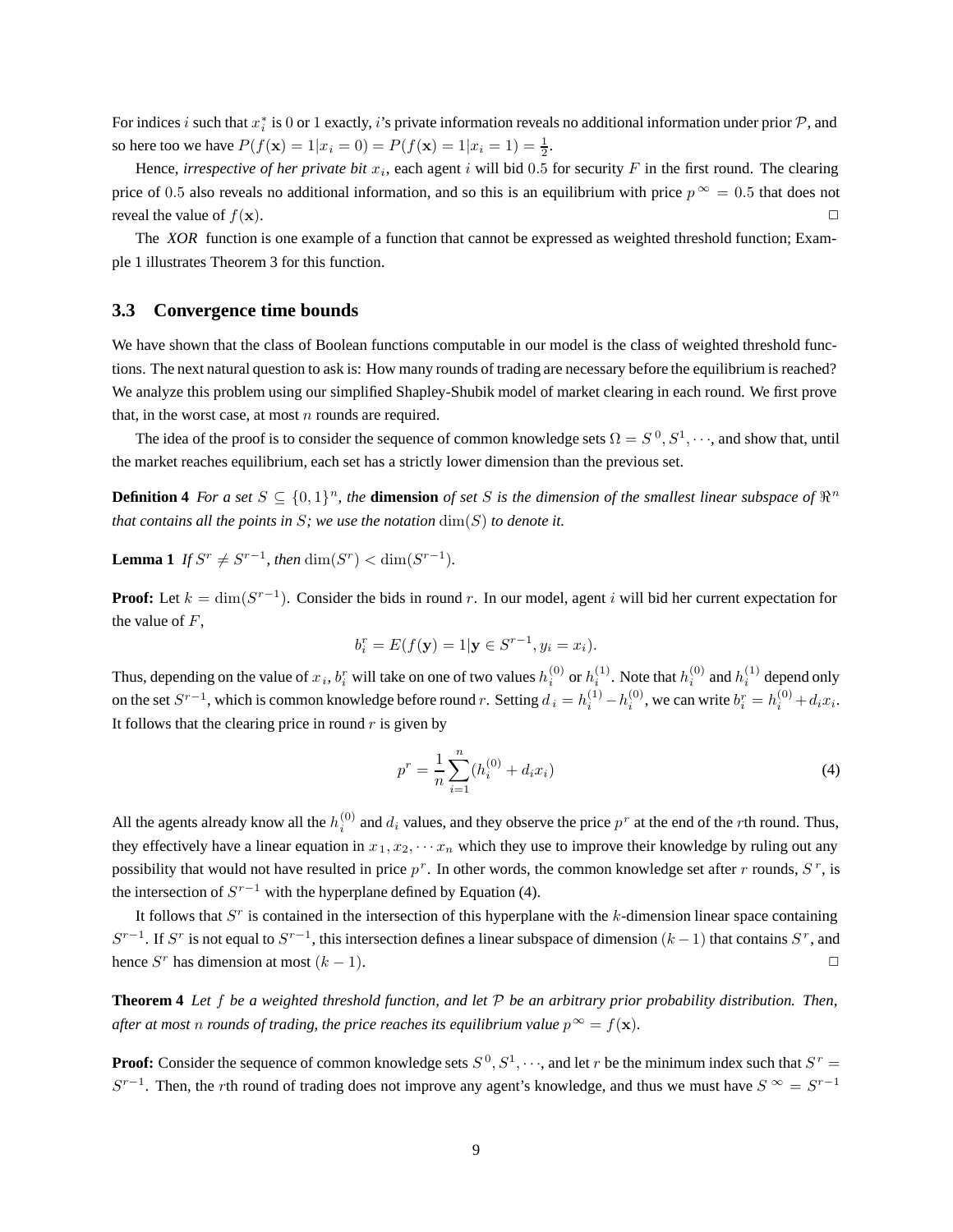and  $p^{\infty} = p^{r-1}$ . Observing that  $\dim(S^0) = n$ , and applying Lemma 1 to the first  $r - 1$  rounds, we must have  $(r-1) \leq n$ . Thus, the price reaches its equilibrium value within n rounds.

Theorem 4 provides an upper bound of  $O(n)$  on the number of rounds required for convergence. We now show that this bound is tight to within a factor of 2 by constructing a threshold function with  $2n$  inputs and a prior distribution for which it takes *n* rounds to determine the value of  $f(\mathbf{x})$  in the worst case.

The functions we use are the *carry-bit functions*. The function  $C_n$  takes  $2n$  inputs; for convenience, we write the inputs as  $x_1, x_2, \dots, x_n, y_1, y_2, \dots, y_n$  or as a pair  $(\mathbf{x}, \mathbf{y})$ . The function value is the value of the high-order carry bit when the binary numbers  $x_nx_{n-1}$  ···  $x_1$  and  $y_ny_{n-1}$  ···  $y_1$  are added together. In weighted threshold form, this can be written as

$$
C_n(\mathbf{x}, \mathbf{y}) = 1 \quad \text{iff} \quad \sum_{i=1}^n \frac{x_i + y_i}{2^{n+1-i}} \ge 1.
$$

For this proof, let us call the agents  $A_1, A_2, \cdots, A_n, B_1, B_2, \cdots, B_n$ , where  $A_i$  holds input bit  $x_i$ , and  $B_i$  holds input bit y*i*.

We first illustrate our technique by proving that computing  $C_2$  requires 2 rounds in the worst case. To do this, we construct a common prior  $\mathcal{P}_2$  as follows:

- The pair  $(x_1, y_1)$  takes on the values  $(0, 0), (0, 1), (1, 0), (1, 1)$  uniformly *(i.e.*, with probability  $\frac{1}{4}$  each).
- We extend this to a distribution on  $(x_1, x_2, y_1, y_2)$  by specifying the conditional distribution of  $(x_2, y_2)$  given  $(x_1, y_1)$ : If  $(x_1, y_1) = (1, 1)$ , then  $(x_2, y_2)$  takes the values  $(0, 0), (0, 1), (1, 0), (1, 1)$  with probabilities  $\frac{1}{2}, \frac{1}{6}, \frac{1}{6}, \frac{1}{6}$ respectively. Otherwise,  $(x_2, y_2)$  takes the values  $(0, 0), (0, 1), (1, 0), (1, 1)$  with probabilities  $\frac{1}{6}, \frac{1}{6}, \frac{1}{6}, \frac{1}{2}$  respectively.

Now, suppose  $x_1$  turns out to be 1, and consider agent  $A_1$ 's bid in the first round. It is given by

$$
b_{A_1}^1 = P(C_2(x_1, x_2, y_1, y_2) = 1|x_1 = 1))
$$
  
=  $P(y_1 = 1|x_1 = 1) \cdot P((x_2, y_2) \neq (0, 0)|x_1 = 1, y_1 = 1)$   
+  $P(y_1 = 0|x_1 = 1) \cdot P((x_2, y_2) = (1, 1)|x_1 = 1, y_1 = 0)$   
=  $\frac{1}{2} \cdot \frac{1}{2} + \frac{1}{2} \cdot \frac{1}{2}$   
=  $\frac{1}{2}$ 

On the other hand, if  $x_1$  turns out to be 0, agent  $A_1$ 's bid would be given by

$$
b_{A_1}^1 = P(C_2(x_1, x_2, y_1, y_2) = 1|x_1 = 0))
$$
  
=  $P((x_2, y_2) = (1, 1)|x_1 = 0)$   
=  $\frac{1}{2}$ 

Thus, irrespective of her bit,  $A_1$  will bid 0.5 in the first round. Note that the function and distribution are symmetric between x and y, and so the same argument shows that  $B_1$  will also bid 0.5 in the first round. Thus, the price  $p<sup>1</sup>$ announced at the end of the first round reveals no information about  $x_1$  or  $y_1$ . The reason this occurs is that, under this distribution, the second carry bit  $C_2$  is statistically independent of the first carry bit  $(x_1 \wedge y_1)$ ; we will use this trick again in the general construction.

Now, suppose that  $(x_2, y_2)$  is either  $(0, 1)$  or  $(1, 0)$ . Then, even if  $x_2$  and  $y_2$  are completely revealed by the firstround price, the value of  $C_2(x_1, x_2, y_1, y_2)$  is not revealed: It will be 1 if  $x_1 = y_1 = 1$  and 0 otherwise. Thus, we have shown that at least 2 rounds of trading will be required to reveal the function value in this case.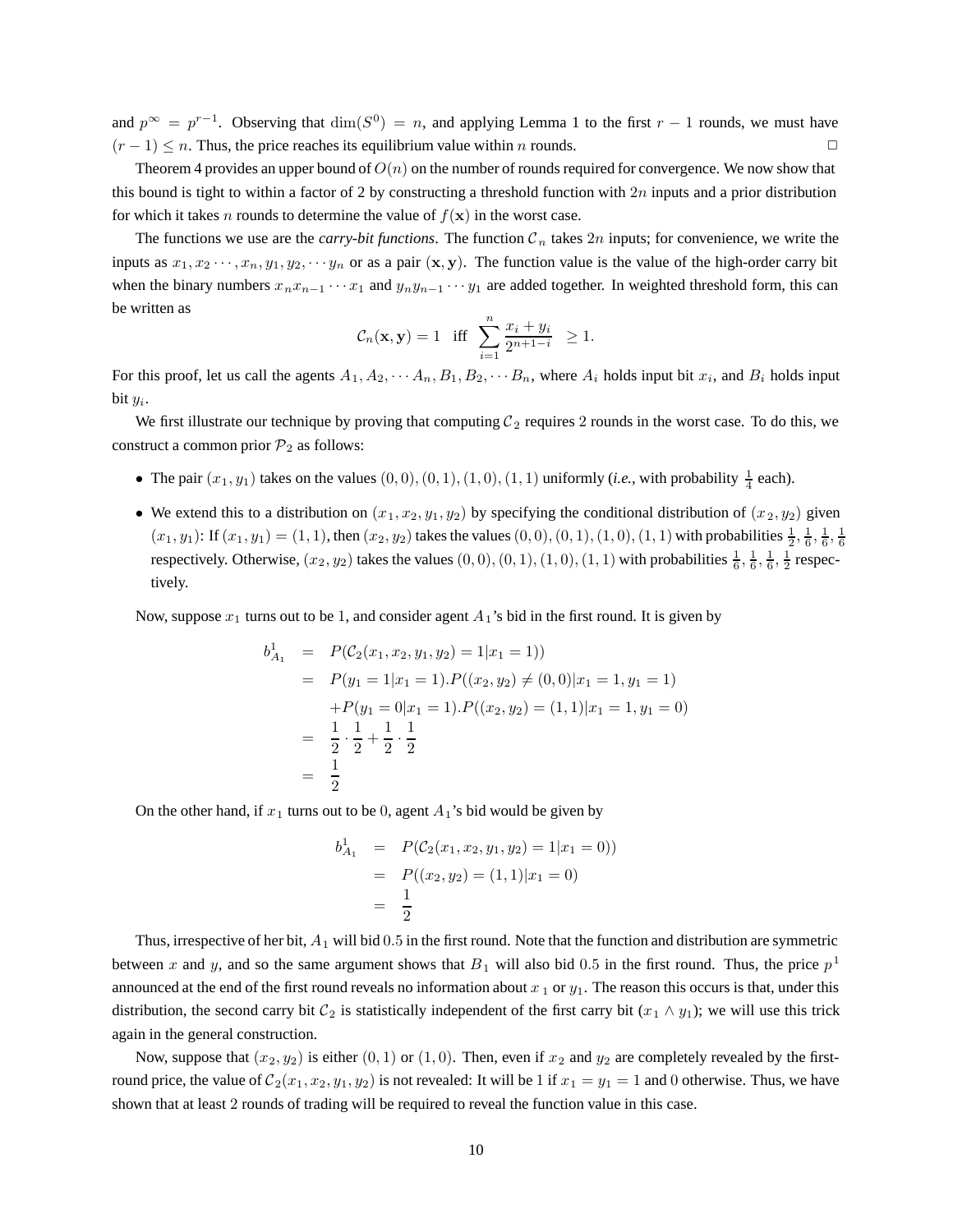We now extend this construction to show by induction that the function  $\mathcal{C}_n$  takes n rounds to reach an equilibrium in the worst case.

**Theorem 5** *There is a function*  $\mathcal{C}_n$  *with*  $2n$  *inputs and a prior distribution*  $\mathcal{P}_n$  *such that, in the worst case, the market takes n rounds to reveal the value of*  $C_n(\cdot)$ *.* 

**Proof:** We prove the theorem by induction on n. The base case for  $n = 2$  has already been shown to be true. Starting from the distribution  $P_2$  described above, we construct the distributions  $P_3, P_4, \cdots P_n$  by inductively applying the following rule:

• Let  $\mathbf{x}^{-n}$  denote the vector  $(x_1, x_2, \cdots x_{n-1})$ , and define  $\mathbf{y}^{-n}$  similarly. We extend the distribution  $\mathcal{P}_{n-1}$ on  $(\mathbf{x}^{-n}, \mathbf{y}^{-n})$  to a distribution  $\mathcal{P}_n$  on  $(\mathbf{x}, \mathbf{y})$  by specifying the conditional distribution of  $(x_n, y_n)$  given  $(\mathbf{x}^{-n}, \mathbf{y}^{-n})$ : If  $C_{n-1}(\mathbf{x}^{-n}, \mathbf{y}^{-n}) = 1$ , then  $(x_n, y_n)$  takes the values  $(0, 0), (0, 1), (1, 0), (1, 1)$  with probabilities  $\frac{1}{2}$ ,  $\frac{1}{6}$ ,  $\frac{1}{6}$ ,  $\frac{1}{6}$  respectively. Otherwise,  $(x_n, y_n)$  takes the values  $(0, 0), (0, 1), (1, 0), (1, 1)$  with probabilities  $\frac{1}{6}, \frac{1}{6}, \frac{1}{2}$  respectively.

**Claim:** Under distribution  $P_n$ , for all  $i < n$ ,

$$
P(\mathcal{C}_n(\mathbf{x}, \mathbf{y}) = 1 | x_i = 1) = P(\mathcal{C}_n(\mathbf{x}, \mathbf{y}) = 1 | x_i = 0).
$$

**Proof of claim:** A similar calculation to that used for  $C_2$  above shows that the value of  $C_n(\mathbf{x}, \mathbf{y})$  under this distribution is statistically independent of  $C_{n-1}(\mathbf{x}^{-n}, \mathbf{y}^{-n})$ . For  $i < n$ ,  $x_i$  can affect the value of  $C_n$  only through  $C_{n-1}$ . Also, by contruction of  $\mathcal{P}_n$ , given the value of  $\mathcal{C}_{n-1}$ , the distribution of  $\mathcal{C}_n$  is independent of  $x_i$ . It follows that  $\mathcal{C}_n(\mathbf{x}, \mathbf{y})$  is statistically independent of  $x_i$  as well. Of course, a similar result holds for  $y_i$  by symmetry.

Thus, in the first round, for all  $i = 1, 2, \dots, n - 1$ , the bids of agents  $A_i$  and  $B_i$  do not reveal anything about their private information. Thus, the first-round price does not reveal any information about the value of  $(\mathbf{x}^{-n}, \mathbf{y}^{-n})$ .

On the other hand, agents  $A_n$  and  $B_n$  do have different expectations of  $C_n(\mathbf{x})$  depending on whether their input bit is a 0 or a 1; thus, the first-round price *does* reveal whether neither, one, or both of x *<sup>n</sup>* and y*<sup>n</sup>* are 1. Now, consider a situation in which  $(x_n, y_n)$  takes on the value  $(1, 0)$  or  $(0, 1)$ . We show that, in this case, after one round we are left with the residual problem of computing the value of  $C_{n-1}(\mathbf{x}^{-n}, \mathbf{y}^{-n})$  under the prior  $\mathcal{P}_{n-1}$ .

Clearly, when  $x_n + y_n = 1$ ,  $C_n(\mathbf{x}, \mathbf{y}) = C_{n-1}(\mathbf{x}^{-n}, \mathbf{y}^{-n})$ . Further, according to the construction of  $\mathcal{P}_n$ , the event (x*<sup>n</sup>* + y*<sup>n</sup>* = 1) has the same probability (1/3) for all values of (**x**−*<sup>n</sup>*, **y**−*<sup>n</sup>*). Thus, conditioning on this fact does not alter the probability distribution over  $(\mathbf{x}^{-n}, \mathbf{y}^{-n})$ ; it must still be  $\mathcal{P}_{n-1}$ .

Finally, the inductive assumption tells us that solving this residual problem will take at least  $n - 1$  more rounds in the worst case and hence that finding the value of  $C_n(\mathbf{x}, \mathbf{y})$  takes at least n rounds in the worst case.

### **4 Discussion**

Our results have been derived in a simplified model of an information market. In this section, we discuss the applicability of these results to more general trading models.

Assuming that agents bid truthfully, Theorem 2 holds in any model in which the price is a *known* stochastically monotone aggregate of agents' bids. While it seems reasonable that the market price satisfies monotonicity properties, the exact form of the aggregate function may not be known if the volumes of each user's trades is not observable; this depends on the details of the market process. Theorem 3 and Theorem 5 hold more generally; they only require that an agent's strategy depends only on her conditional expectation of the security's value. Perhaps the most fragile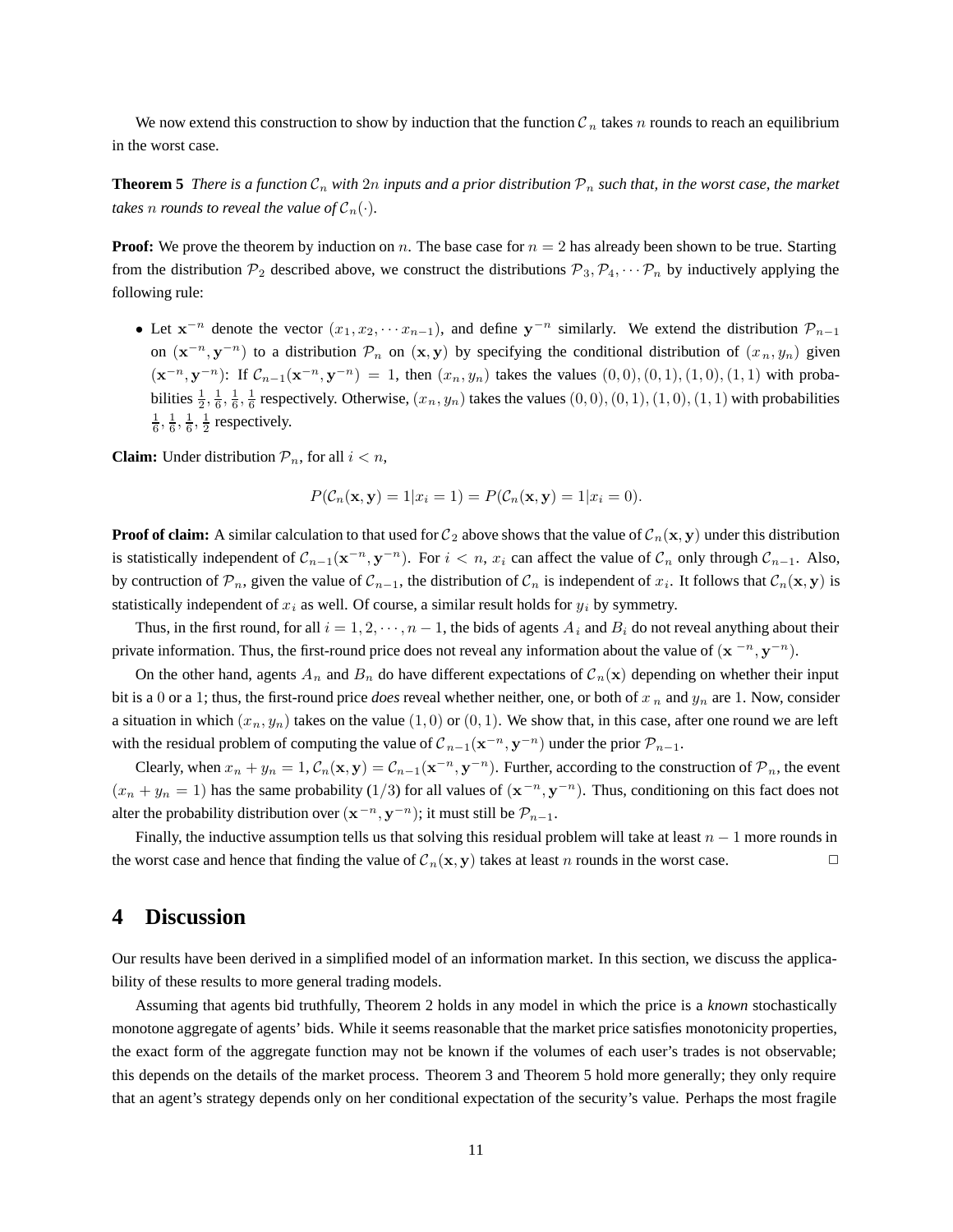result is Theorem 4, which relies on the linear form of the Shapley-Shubik clearing price (in addition to the conditions for Theorem 2); however, it seems plausible that a similar dimension-based bound will hold for other families of non-linear clearing prices.

Up to this point, we have described the model with the same number of agents as bits of information. However, all the results hold even if there is competition in the form of a known number of agents who know each bit of information. Indeed, modeling such competition may help alleviate the strategic problems in our current model.

Another interesting approach to addressing the strategic issue is to consider alternative markets that are at least myopically incentive compatible. One example is a market mechanism called a *market scoring rule*, suggested by Hanson [11]. These markets have the property that a risk-neutral agent's best myopic strategy is to truthfully bid her current expected value of the security. Additionally, the number of securities involved in each trade is fixed and publicly known. If the market structure is such that, for example, the current scoring rule is posted publicly after each agent's trade, then at equilibrium there is common knowledge of all agents' expectation, and hence Theorem 2 holds. Theorem 3 also applies in this case, and hence we have the same characterization for the set of computable Boolean functions. This suggests that the problem of eliciting truthful responses may be orthogonal to the problem of computing the desired aggregate; while it is conceivable that the market designer could compute some functions only by eliciting specific dishonest bids, this seems like a far-fetched approach in practice.

In this paper, we have restricted our attention to the simplest possible aggregation problems, that of computing Boolean functions of Boolean inputs. The proofs of Theorems 3 and 5 also hold if we consider Boolean functions of real inputs, where each agent's private information is a real number. Further, Theorem 2 also holds *provided the market reaches equilibrium*. With real inputs and arbitrary prior distributions, however, it is not clear that the market will reach an equilibrium in a finite number of steps.

### **5 Conclusions and future work**

**Summary** We have framed the process of information aggregation in markets as a computation on distributed information. We have developed a simplified model of an information market that we believe captures many of the important aspects of real agent interaction in an information market. Within this model, we prove several results characterizing precisely what the market can compute and how quickly. Specifically, we show that the market is guaranteed to converge to the true rational expectations equilibrium if and only if the security payoff function is a weighted threshold function. We prove that the process whereby agents reveal their information over time, and learn from the resulting announced prices, takes up to n rounds to converge to the correct full-information price in the worst case. We show that this bound is tight within a factor of 2.

**Future work** We view this paper as a first step towards understanding the computational power of information markets. Some interesting and important next steps include gaining a better understanding of the following:

- *The effect of price accuracy and precision*: We have assumed that the clearing price is known with unlimited precision; in practice this will not be true. Further, we have neglected influences on the market price other than from rational traders; the market price may also be influenced by other factors such as misinformed or irrational traders. It is interesting to ask what aggregates can be computed even in the presence of noisy prices.
- *Incremental updates*: If the agents have computed the value of the function and a small number of input bits are switched, can the new value of the function be computed incrementally and quickly?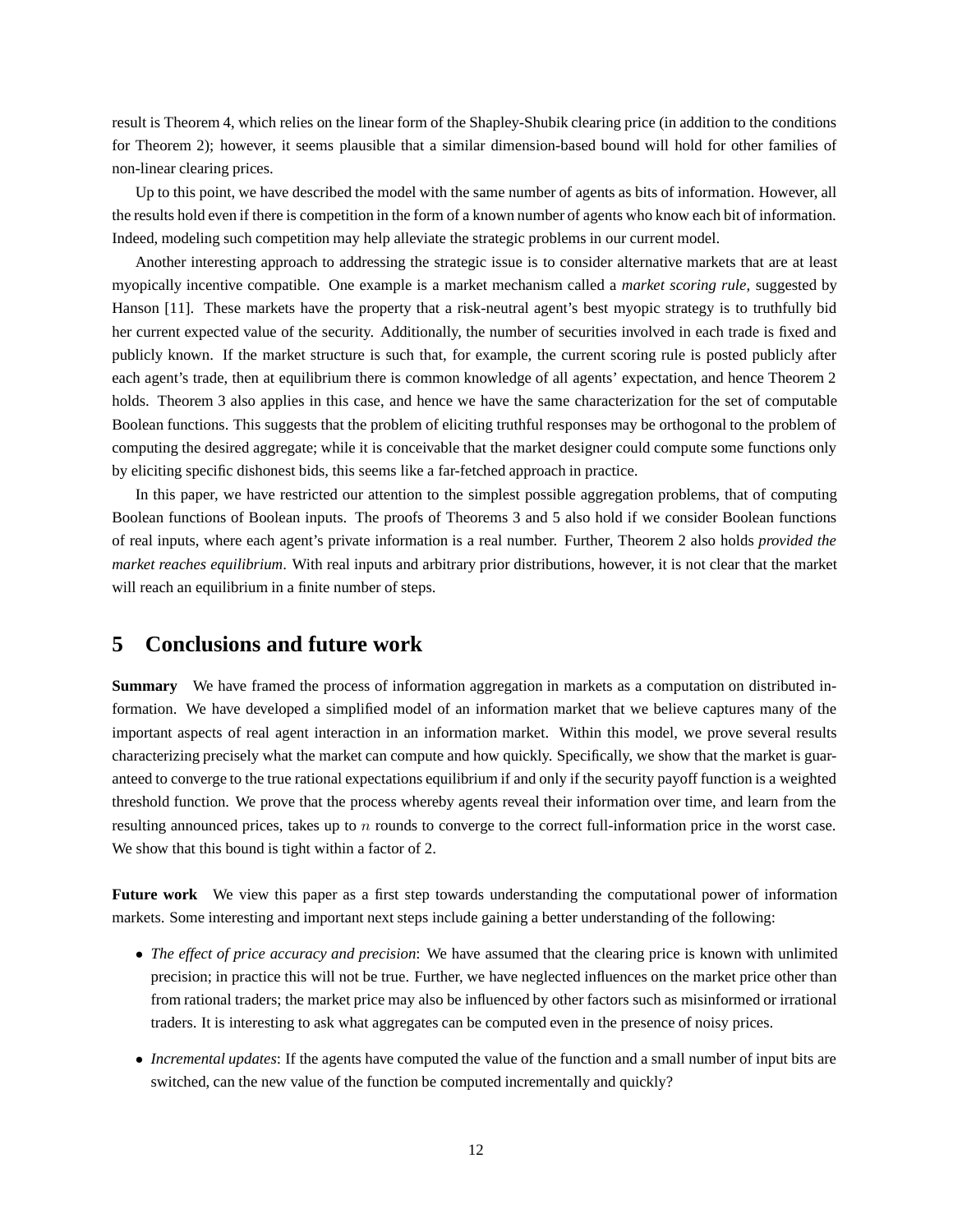- *Distributed computation*: In our model, distributed information is aggregated through a centralized market computation. What if the computation was also distributed, through trading in a decentralized market?
- *Agents' computation*: We have not accounted for the complexity of the computations that agents must do to accurately update their beliefs after each round.
- *Strategic market models* For reasons of simplicity and tractability, we have directly assumed that agents bid truthfully. A more satisfying approach would be to assume only rationality, and solve for the resulting gametheoretic solution strategy, either in our current model or another model of an information market.
- *The common prior assumption*: Can we say anything about the market behavior when agents' priors are only approximately the same, or when they differ greatly?
- *Average-case analysis*: Our negative results (Theorems 3 and 5) examine worst-case scenarios, and so involve very specific prior probability distributions. It is interesting to ask if we would get very different results for generic prior distributions.

### **Acknowledgments**

We thank Joe Kilian for many helpful discussions.

### **References**

- [1] James Bergin and Adam Brandenburger. A simple characterization of stochastically monotone functions. *Econometrica*, 58(5):1241–1243, September 1990.
- [2] Sandip Debnath, David M. Pennock, Steve Lawrence, Eric J. Glover, and C. Lee Giles. Characterizing efficiency and information incorporation in sports betting markets. In *Proceedings of the Ninth Research Symposium on Emerging Electronic Markets*, pages 39–52, 2002.
- [3] Pradeep Dubey, John Geanakoplos, and Martin Shubik. The revelation of information in strategic market games: a critique of rational expectations equilibrium. *Journal of Mathematical Economics*, 16:105–137, 1987.
- [4] Ronald Fagin, Joseph Y. Halpern, Yoram Moses, and Moshe Y. Vardi. *Reasoning About Knowledge*. MIT Press, Cambridge, MA, 1996.
- [5] Robert Forsythe and Russell Lundholm. Information aggregation in an experimental market. *Econometrica*, 58(2):309–347, 1990.
- [6] Robert Forsythe, Forrest Nelson, George R. Neumann, and Jack Wright. Anatomy of an experimental political stock market. *American Economic Review*, 82(5):1142–1161, 1992.
- [7] Robert Forsythe, Thomas A. Rietz, and Thomas W. Ross. Wishes, expectations, and actions: A survey on price formation in election stock markets. *Journal of Economic Behavior and Organization*, 39:83–110, 1999.
- [8] John M. Gandar, William H. Dare, Craig R. Brown, and Richard A. Zuber. Informed traders and price variations in the betting market for professional basketball games. *Journal of Finance*, LIII(1):385–401, 1998.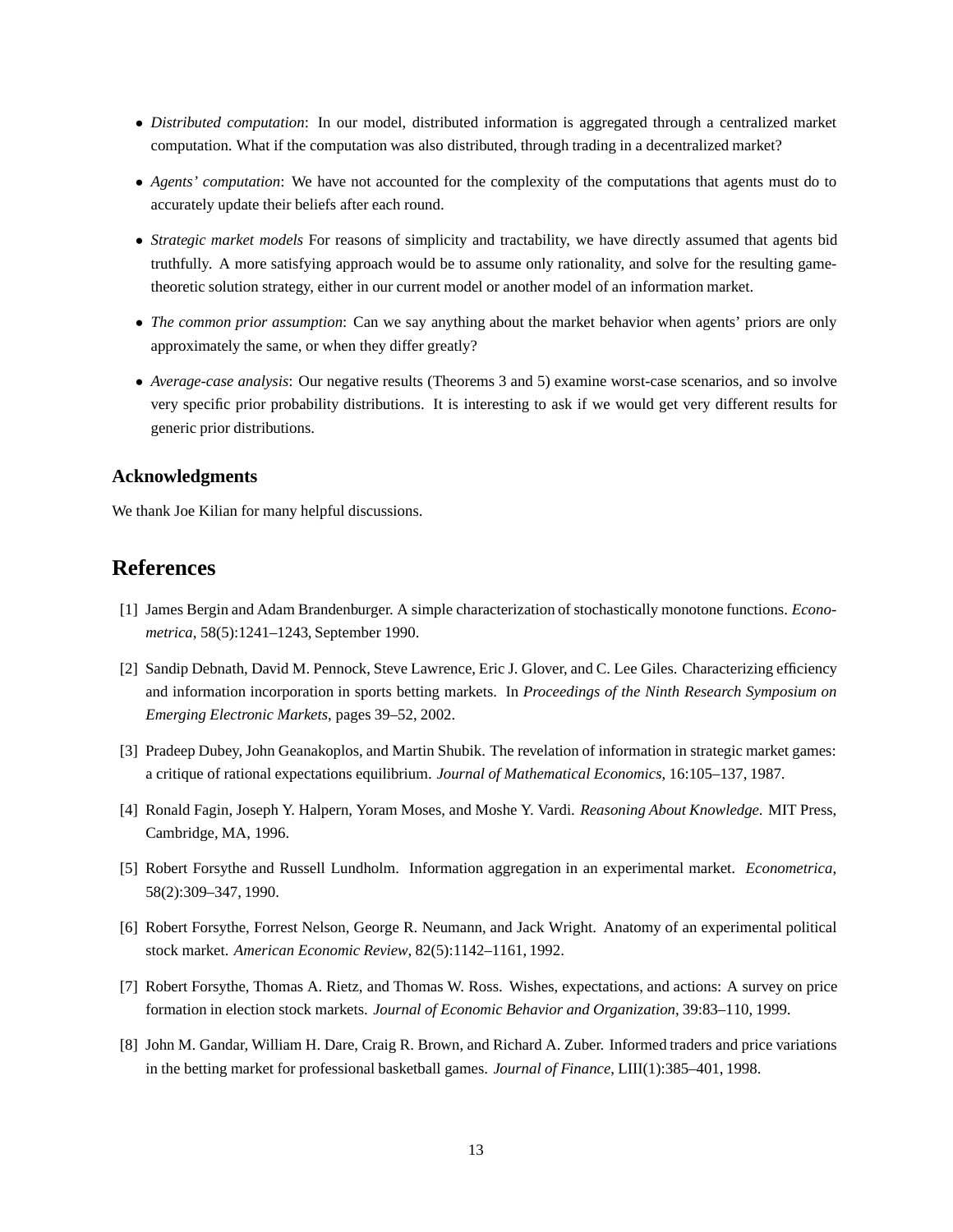- [9] John Geanakoplos and Heracles Polemarchakis. We can't disagree forever. *Journal of Economic Theory*, 28(1):192–200, 1982.
- [10] Sanford J. Grossman. An introduction to the theory of rational expectations under asymmetric information. *Review of Economic Studies*, 48(4):541–559, 1981.
- [11] Robin Hanson. Combinatorial information market design. *Information Systems Frontiers*, 5(1), 2002.
- [12] Matthew Jackson and James Peck. Asymmetric information in a strategic market game: Reexamining the implications of rational expectations. *Economic Theory*, 13:603–628, 1999.
- [13] Jens Carsten Jackwerth and Mark Rubinstein. Recovering probability distributions from options prices. *Journal of Finance*, 51(5):1611–1631, December 1996.
- [14] Robert E. Lucas. Expectations and the neutrality of money. *Journal of Economic Theory*, 4(2):103–24, 1972.
- [15] Richard McKelvey and Talbot Page. Common knowledge, consensus, and aggregate information. *Econometrica*, 54(1):109–127, January 1986.
- [16] Richard D. McKelvey and Talbot Page. Common knowledge, consensus, and aggregate information. *Econometrica*, 54(1):109–127, 1986.
- [17] Paul Milgrom and Nancy Stokey. Information, trade, and common knowledge. *Journal of Economic Theory*, 26:17–27, 1982.
- [18] Lars Tyge Nielsen, Adam Brandenburger, John Geanakoplos, Richard McKelvey, and Talbot Page. Common knowledge of an aggregate of expectations. *Econometrica*, 58(5):1235–1238, September 1990.
- [19] David M. Pennock, Sandip Debnath, Eric J. Glover, and C. Lee Giles. Modeling information incorporation in markets, with application to detecting and explaining events. In *Proceedings of the Eighteenth Conference on Uncertainty in Artificial Intelligence*, 2002.
- [20] David M. Pennock, Steve Lawrence, C. Lee Giles, and Finn Årup Nielsen. The real power of artificial markets. *Science*, 291:987–988, February 9 2001.
- [21] David M. Pennock, Steve Lawrence, Finn Årup Nielsen, and C. Lee Giles. Extracting collective probabilistic forecasts from web games. In *Proceedings of the 7th ACM SIGKDD International Conference on Knowledge Discovery and Data Mining*, pages 174–183, 2001.
- [22] C. R. Plott, J. Wit, and W. C. Yang. Parimutuel betting markets as information aggregation devices: Experimental results. Technical Report Social Science Working Paper 986, California Institute of Technology, April 1997.
- [23] Charles R. Plott and Shyam Sunder. Rational expectations and the aggregation of diverse information in laboratory security markets. *Econometrica*, 56(5):1085–1118, 1988.
- [24] Carsten Schmidt and Axel Werwatz. How accurate do markets predict the outcome of an event? the euro 2000 soccer championships experiment. Technical Report 09-2002, Max Planck Institute for Research into Economic Systems, 2002.
- [25] Lloyd Shapley and Martin Shubik. Trade using one commodity as a means of payment. *Journal of Political Economy*, 85:937–968, 1977.